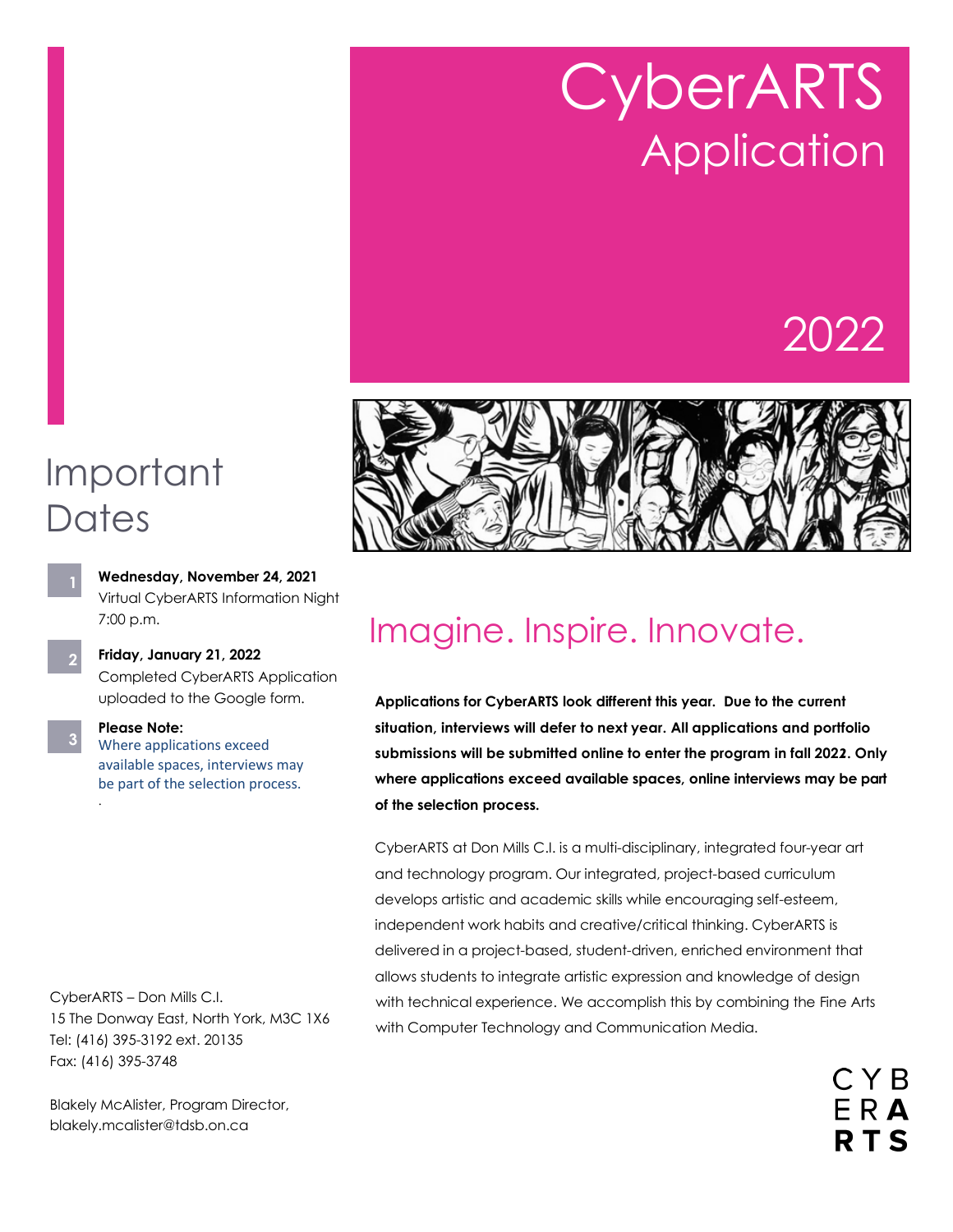### Student Application Form

PLEASE UPLOAD THE COMPLETED APPLICATION BY

January 21, 2022

| Last Name                                                                     | First Name |             |  |
|-------------------------------------------------------------------------------|------------|-------------|--|
|                                                                               |            |             |  |
| Name of Parent/Guardian                                                       |            |             |  |
|                                                                               |            |             |  |
| Apartment /Home Address (Number and Street-specify Road, Street, Cres., etc.) |            |             |  |
|                                                                               |            |             |  |
| City                                                                          | Prov.      | Postal Code |  |
|                                                                               |            |             |  |
| Telephone (include area code)                                                 |            |             |  |
|                                                                               |            |             |  |

#### **CURRENT SCHOOL**

**STUDENT APPLICATION FORM**

**PERSONAL INFORMATION** 

application.

| Current School                                                                                                                           |                    | Grade                       |
|------------------------------------------------------------------------------------------------------------------------------------------|--------------------|-----------------------------|
| Art Interests (check as many as apply)                                                                                                   |                    |                             |
| $\Box$ Visual Arts $\Box$ Drama $\Box$ Music $\Box$ Language Arts $\Box$ Other, specify                                                  |                    |                             |
|                                                                                                                                          |                    |                             |
| STUDENT'S SIGNATURE                                                                                                                      | <b>DATE SIGNED</b> | <b>STUDENT SCHOOL EMAIL</b> |
| PARENT/GUARDIAN'S SIGNATURE                                                                                                              | <b>DATE SIGNED</b> | PARENT/ GUARDIAN EMAIL      |
| <b>OFFICE USE ONLY</b><br>Interview Date: New York State State State State State State State State State State State State State State S |                    | <b>Time:</b> Time:          |
| □ Application Form □ Release of Information □ Report Card □ Optional Attendance □ Creative Writing                                       |                    |                             |



Please ensure that we have the correct contact information to process the